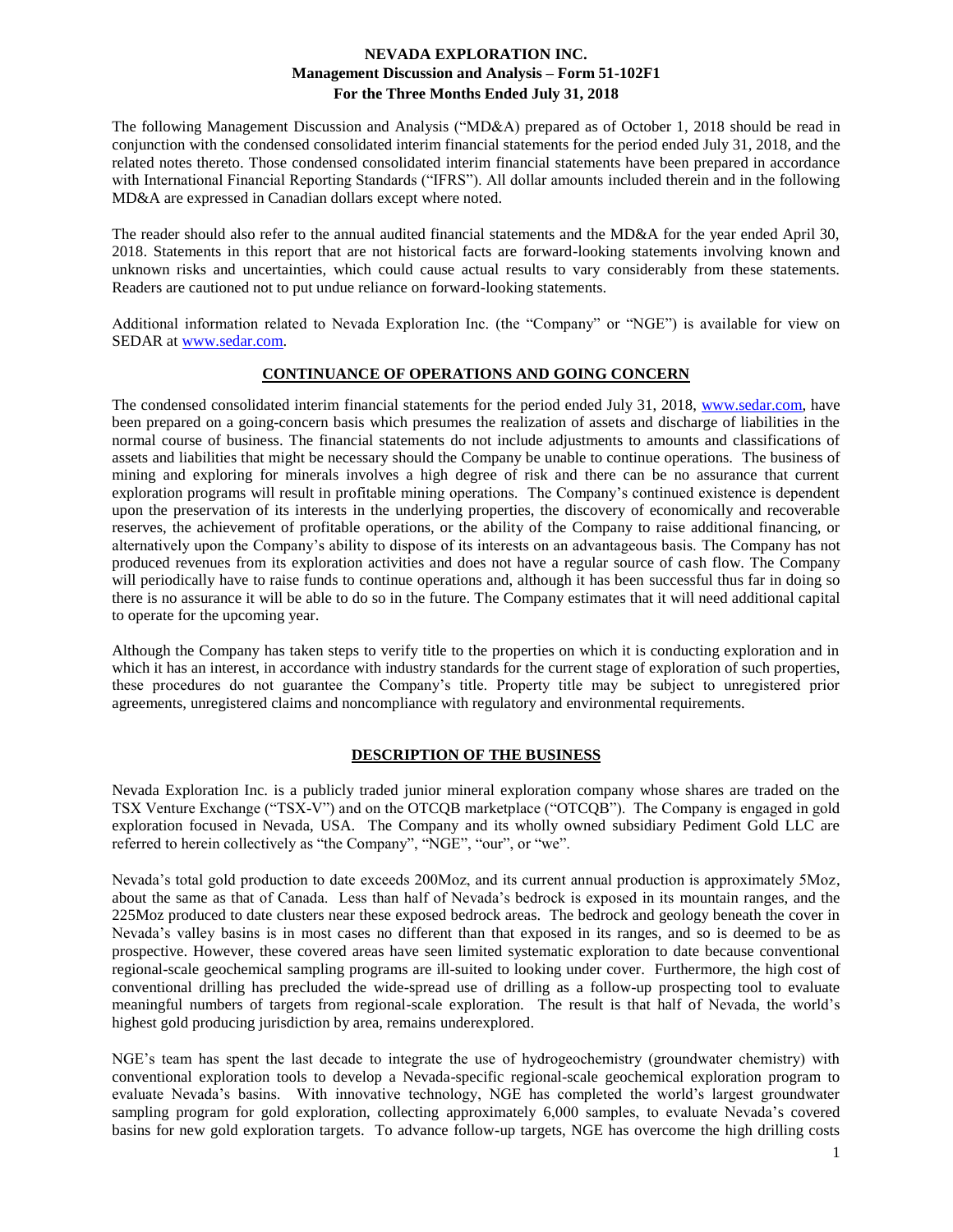that have previously prohibited the wide-spread use of drilling as a prospecting tool by developing a truck-mounted small-diameter RC drill rig, tailored specifically to the drilling conditions in Nevada's basins (analogous to RAB drilling in other parts of the world), which the Company calls its Scorpion drill rig.

By integrating hydrogeochemistry and early-stage low-cost drilling with conventional exploration methods, NGE is generating and advancing a portfolio of gold exploration projects. NGE and its exploration partners have now drilled more than 18,000 metres on targets defined by its integrated exploration program, and at several projects have discovered new large hydrothermal systems, with spatial extents covering several square kilometres, defined by system-appropriate alteration in bedrock over significant drill intervals (>30 metres) containing widespread lowlevel gold (10-100 ppb) and associated trace-element geochemistry consistent with the geologic and geochemical footprints of Nevada's large gold deposits. These are the types of footprints that have yielded multi-million-ounce gold deposits in Nevada, and with these results NGE believes that it has demonstrated the validity of its integrated exploration program to discover and advance new high-quality gold targets in otherwise blind settings.

By overcoming the challenges and radically reducing the costs of exploring in Nevada's covered basins, NGE is taking meaningful steps to open up this important new search space for district-scale exploration. NGE's business model is to create shareholder value by leveraging its properties and technology through generative exploration, joint ventures, and other exploration partnerships with the specific goal of discovering large new Carlin-type gold deposits (CTGDs).

## **MINERAL PROPERTIES**

NGE directly holds unpatented mining claims and other mineral interests in the following properties through its wholly owned US subsidiary Pediment Gold LLC:

| Project             | <b>NGE Claims</b> |               | OTHER*        | <b>Total</b>  |
|---------------------|-------------------|---------------|---------------|---------------|
|                     | <b>Claims</b>     | Area $(km^2)$ | Area $(km^2)$ | Area $(km^2)$ |
| <b>Grass Valley</b> | 425               | 35.5          |               | 35.5          |
| South Grass Valley  | 491               | 41.1          |               | 41.0          |
| <b>Kelly Creek</b>  | 333               | 23.9          | 29.3          | 53.2          |
| Awakening           | 6                 | 0.5           | -             | 0.5           |
| <b>TOTAL</b>        | 1.255             | 100.9         | 29.3          | 130.2         |

\*Leased private lands and interest in claims on BLM land held by third parties.

#### *Grass Valley*

The Grass Valley Project is located 90 km southwest of Carlin in Lander County, Nevada, at the northwestern end of Grass Valley a 924 km<sup>2</sup> valley basin that continues south from Barrick Gold Corp.'s Cortez complex, one of the world's largest and lowest cost gold mines. The Company has a 100% interest in 425 claims (35.5 km<sup>2</sup>) at Grass Valley.

Since 2011, NGE has been exploring for new CTGDs in Grass Valley using its hydrogeochemistry exploration technology. With this integrated approach, NGE has identified a 14.5 km by 2.4 km target at Grass Valley defined by elevated concentrations of gold and gold-related trace element geochemistry in groundwater.

In addition to completing a detailed hydrogeochemistry program, NGE and a former partner's work to date has also included: vegetation and soil geochemistry (including soil gas mercury); the acquisition and reprocessing of two historic seismic geophysical lines; geologic mapping; a gravity geophysical survey; one stratigraphic orientation drill hole; and geochemical analysis of approximately 2,400 metres of drill cuttings obtained from seven historic (2005 to 2008) geothermal exploration drill holes.

Based on the work to date at the Project, the Company believes that it has confirmed the presence of a large, goldbearing hydrothermal system at the Grass Valley Project, consistent with the geologic setting of a CTGD. NGE's exploration team is continuing to update its geologic model with ongoing field mapping activities and 3D compilation and interpretation of its comprehensive exploration datasets. With this work, NGE believes it has established evidence that the complex structural controls associated with the Cortez mine to the north are also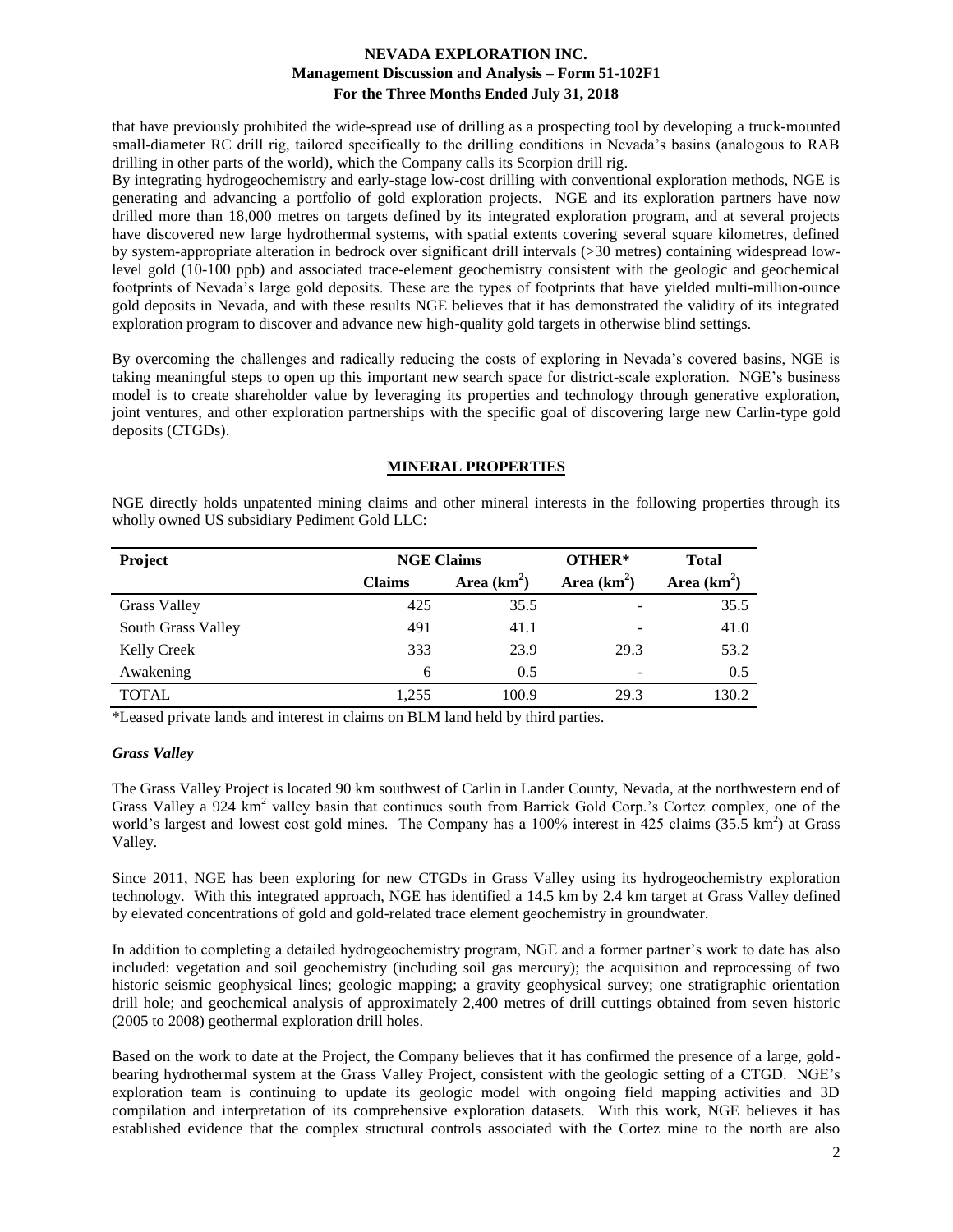present along the western edge of Grass Valley, coincident with the elevated gold in groundwater. NGE expects the next stage of work at the project to be a shallow drilling program using its Scorpion drill rig to further characterize the geochemistry of the groundwater, alluvium, and bedrock along these inferred structural controls with the objective of focusing the target for a focused deeper drilling program.

#### **South Grass Valley**

The South Grass Valley Project is located in Lander County, north-central Nevada, approximately 50 kilometres south southwest of Barrick Gold Corp.'s Cortez complex. The Company has a 100% interest in 491 claims (22.1)  $km<sup>2</sup>$ ) at South Grass Valley.

The South Grass Valley Project is situated along the Cortez (Battle Mountain - Eureka) Trend, within the specific region of north-central Nevada known for CTGDs defined to the West by the western extent of reactive lower plate carbonate host rocks and to the east by the eastern limit of unreactive upper plate cap rocks. Within this region, major gold mineralization is associated with areas where rising gold-bearing hydrothermal fluids ponded beneath unreactive upper plate cap rocks to react with the favourable lower plate carbonate host rocks below.

Two bedrock outcrops spaced 5 km apart at the South Grass Valley Project exhibit CTGD-style alteration and geochemistry within a 700-metre-thick sequence of lower plate carbonate host rocks immediately below the Roberts Mountains Thrust. Based on gravity and air magnetic geophysics, these favourable host rocks project under relatively shallow cover across a large portion of the Project. This large area of favourable geology is intersected by a N-S high-angle fault corridor that projects under the cover from the exposed range front based on mapping and gravity geophysics, providing a potential major conduit to expose the known favourable host rocks to mineralized hydrothermal fluids.

Using its industry-leading hydrogeochemistry exploration technology, from 2012 to 2013 the Company collected groundwater samples across South Grass Valley, and delineated a target defined by elevated concentrations of gold and CTGD trace element geochemistry. This was an important step for the Project, because whereas many other groups have recognized the potential to discover new gold deposits in the favourable lower plate carbonate host rocks within South Grass Valley, for the first time, NGE positively delineated a discrete target within the Valley defined by elevated concentrations of gold and supporting geochemistry characteristic of CTGDs.

From November 2017 to January 2018, NGE completed 69 infill groundwater sampling boreholes at South Grass Valley to follow up on a gold-in-groundwater anomaly identified during a regional-scale, generative exploration program. The objectives of NGE's infill program were to establish the extent, size, and magnitude of the gold-ingroundwater footprint at South Grass Valley and its relationship to the larger prospective geologic setting, and to build support for a deeper drilling program. In total, NGE has now completed 135 boreholes across the Project area, collecting samples from most boreholes at multiple depths, for a total of 234 groundwater samples.

The results of NGE's infill borehole program have defined a focused 1,000 x 4,000 metre N-S oriented zone of enriched gold, arsenic, antimony, barium, thallium, tungsten, and sulfate in groundwater, representing a hydrogeochemistry footprint consistent in size and magnitude (with gold up to 800 ppt) as those seen around Lone Tree and Twin Creeks, large known gold deposits on the Cortez Trend, as well as at NGE's Kelly Creek Project. Importantly, this zone of enrichment is coincident with the projected intersection of a major N-S high-angle fault corridor and favourable lower plate carbonate host rocks known to exist at the Project.

In March, 2018, to build confidence on the extent of the projections of the thick sections of lower plate, containing CTGD-style alteration and geochemistry, under cover from where they are exposed in outcrop, Nevada Exploration commissioned a 991 line-km fixed-wing airborne magnetic survey across the Project, covering 124 sq. km.

At the regional scale, the results of the survey showed a pronounced NW-SE fabric, consistent with the strike of the fold axes known to control mineralization elsewhere along the Cortez Trend, including at Barrick's Goldrush deposit. At the project scale, the magnetic response across the exposed bedrock areas showed a strong correlation with mapped units, specifically with the higher-magnetic intrusive and volcanic units, and the lower-magnetic carbonate units, which provided confidence in the interpretation of the survey across the covered bedrock areas.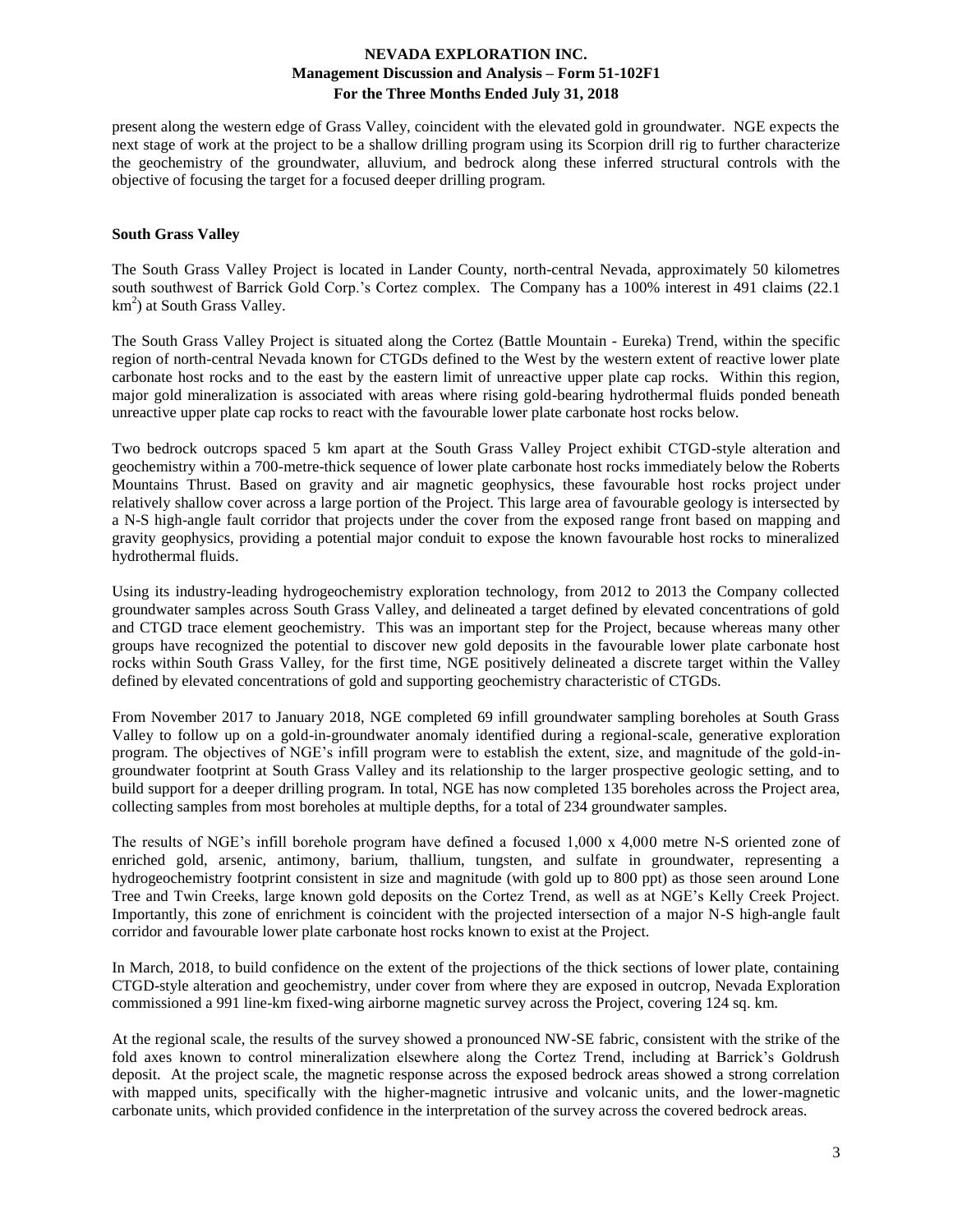Based on the projections of the exposed geology and the survey results, the combined interpretation has resolved the covered portion of the Project into separate geologic domains. Most significantly, the survey defined a 15 sq. km magnetic low extending under cover from one of the exposed bedrock outcrops containing a thick sequence of lower-plate carbonate host rocks, which Nevada Exploration believes corroborate the projection of these favourable host rocks beneath the Project.

The results of the air magnetic survey provide strong support for the CTGD target at the Project, defined by a focused zone of enriched gold in groundwater coincident with the projected intersection of favourable lower-plate carbonate host rocks and a major high-angle fault corridor. Based on the size of target, the Company believes it is both large enough to support a district-scale mineral system, as well as now suitably constrained for a focused deeper drilling program to evaluate the potential for economic mineralization.

Nevada Exploration expects the next phase of work at South Grass Valley will consist of deeper drilling to test these now focused areas for places where gold-bearing hydrothermal fluids were able to exploit favourable structural and permeability conditions to impregnate favourable iron-rich carbonate host rocks (all of which are now known to exist) at the scale required to source a large CTGD.

# *Kelly Creek*

The Kelly Creek Project is located in Humboldt County, Nevada. The Company has combined its former Hot Pot Project into its Kelly Creek Project, which together are now referred to as the Kelly Creek Project, comprising: 333 unpatented mining claims held directly by the company, covering approximately  $23.9 \text{ km}^2$ ;  $209$  unpatented mining claims leased by the Company from Genesis Gold Corporation through a Mining Lease and Option to Purchase Agreement (the "Genesis Agreement"), covering approximately 15.1  $km^2$ ; and approximately 14.2  $km^2$  of private land leased by the Company under a Mining Lease Agreement (the "Hot Pot Lease").

The Kelly Creek Basin is situated along the Battle Mountain – Eureka Gold Trend, and is bounded by multi-millionounce gold deposits to the north (Twin Creeks, Getchell, Turquoise Ridge, and Pinson) and south (Lone Tree, Marigold, Trenton Canyon, Converse, Buffalo Valley, Copper Basin, and Phoenix) - together representing more than 70 Moz of gold along the periphery of the Basin. Despite its proximity to significant mineralization, the interior of the Kelly Creek Basin has seen limited systematic exploration activity to date because its bedrock is largely covered by syn- to post-mineral volcanic units and post-mineral alluvium.

Recognizing the potential to find significant gold mineralization within the Kelly Creek Basin, dozens of major and junior explorers have spent tens of millions of dollars to follow the prospective geology seen in and proximal to the exposed bedrock in the surrounding mountain ranges beneath the sands and gravels covering the Basin. Within the areas controlled by NGE, this activity has included: Santa Fe Pacific completing wide-spaced bedrock mapping drilling in the 1990s; BHP completing an extensive soil auger geochemistry program through the late 1990s; and Placer Dome completing a reconnaissance-scale reverse circulation program in the early 2000s. Other companies that either now hold or have held claims in the immediate area include Newmont, Barrick, AngloGold, Hemlo, Homestake, and Kennecott. The efforts of each company have added valuable information about the geology of the Basin; however, without a cost-effective tool to conduct basin-scale exploration beneath the valley cover, the exploration programs to date in the Kelly Creek Basin have predominantly consisted of unsystematic and uncoordinated efforts focused on relatively small areas.

NGE has integrated the use of its proprietary hydrogeochemistry technology with conventional exploration methods to evaluate the larger Kelly Creek Basin, and has identified a highly prospective area in the middle of the Basin along a portion of a structurally-controlled, shallow, covered bedrock high coincident with highly anomalous gold and associated trace-element chemistry in groundwater.

Since establishing its initial holdings in the Kelly Creek Basin, NGE and its exploration partners have completed major work programs, building a comprehensive exploration dataset to understand the geology beneath the Basin. This exploration dataset now includes:

 $\bullet$  1,000 km<sup>2</sup> of regional magnetic geophysical data;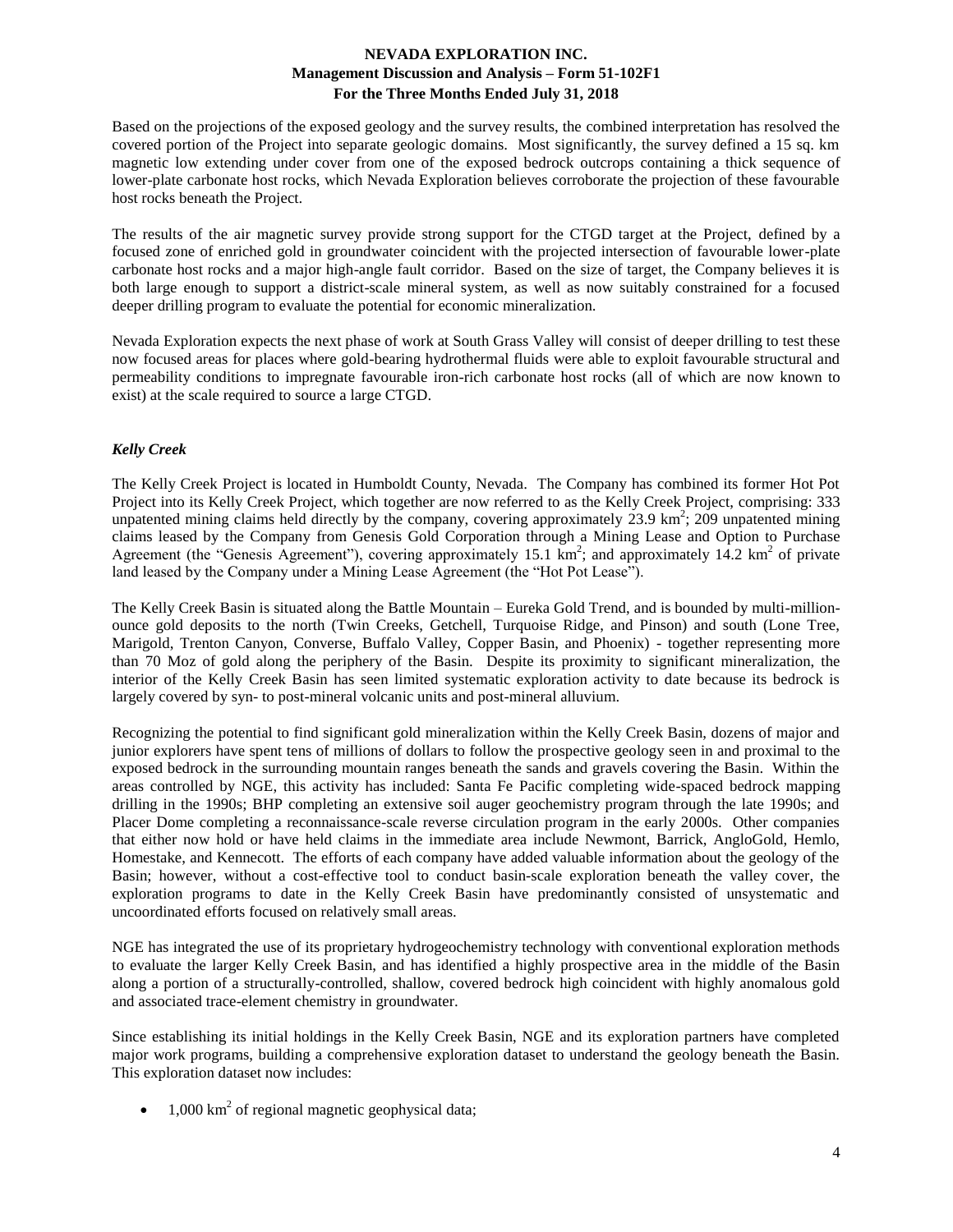- 670 km<sup>2</sup> of detailed air magnetic geophysical data;
- 1,000 km<sup>2</sup> of regional gravity geophysical data;
- $\bullet$  100 km<sup>2</sup> of detailed gravity geophysical data;
- 33 line-km of CSAMT geophysical data;
- 49 line-km of 3D reflection seismic data; and
- A drilling database containing 31 drill holes, plus 114 historic drill holes, representing more than 29,000 metres of drilling, including assay results for more than 5,000 drill intervals representing more than 10,000 metres of drill assay data.

Based on the work to date, NGE has confirmed that the favourable geologic setting (host units and structural controls) associated with the adjacent Lone Tree and Marigold deposits project northwards to the Kelly Creek Project area, beneath relatively shallow cover. NGE's earlier drilling and groundwater sampling confirmed that this relatively shallow, prospective structural and bedrock setting was also associated with enriched gold in groundwater, alluvium, and bedrock.

From late 2016 through late 2017, the Company completed a 61 hole, 5,864 m Scorpion drilling program to collect 3D groundwater, alluvium, and top of bedrock samples across this prospective covered bedrock area, with the objective of constraining the target by vectoring into areas of gold mineralization in bedrock large enough to be associated with the footprint of a large CTGD. Of the 61 holes, 41 holes encountered bedrock, at an average depth of 84 m, which allowed for widespread bedrock mapping and sampling. From the 61 holes, 552 water samples were collected, on average every 10 m downhole, providing important 3D geochemistry across the project, especially in areas of deeper bedrock where the Scorpion could not sample bedrock directly.

The results have established that the lateral extent of the gold-in-groundwater footprint at Kelly Creek is of a comparable size, and perhaps larger, than that seen at Lone Tree, consistent with the presence of a large, robust, mineralized system. Zones of enriched gold in groundwater form focused, parallel NNW-trending lineaments (also reflected more broadly in arsenic and antimony in groundwater) bounded by the primary N-S structural fabric that runs parallel to Lone Tree and north from Marigold. These linear zones of enrichment that cut through this large favourable system are consistent with the geometry of mineralization hosted within secondary zones of structural extension (Riedel-style shears), marking potential conduits of enhanced vertical hydrothermal fluid flow that are known to provide important ore-controls at many large deposits in Nevada (including Lone Tree).

The results of the Scorpion bedrock sampling combined with the bedrock samples from earlier drilling together define two clusters of  $>0.1$  g/t gold in bedrock, covering areas at least 700 m x 300 m and 1,000 m x 600 m respectively, associated with the discrete lineaments of increased gold-in-groundwater enrichment, which provide new strong evidence that the hydrothermal system at Kelly Creek is mineralized over a larger area than previously known.

By combining the latest Scorpion drill results with the results of earlier deeper core drilling and the geophysical structural interpretation (based on the combined gravity, air magnetic, seismic, and CSAMT datasets), NGE believes that:

- The primary and secondary structural fabric seen in the geophysics, core drilling, and hydrogeochemistry, plus the thick sections of alteration and geochemistry seen in the drilling, support the presence of major reactivated high-angle structural conduits associated with a hydrothermal system of a size necessary to support the formation of a major mineralized system;
- Veining and structural damage seen in the core drilling confirm that the permeability of the units proximal to the favorable structural conduits has been improved over large areas and is well-suited to support gold deposition;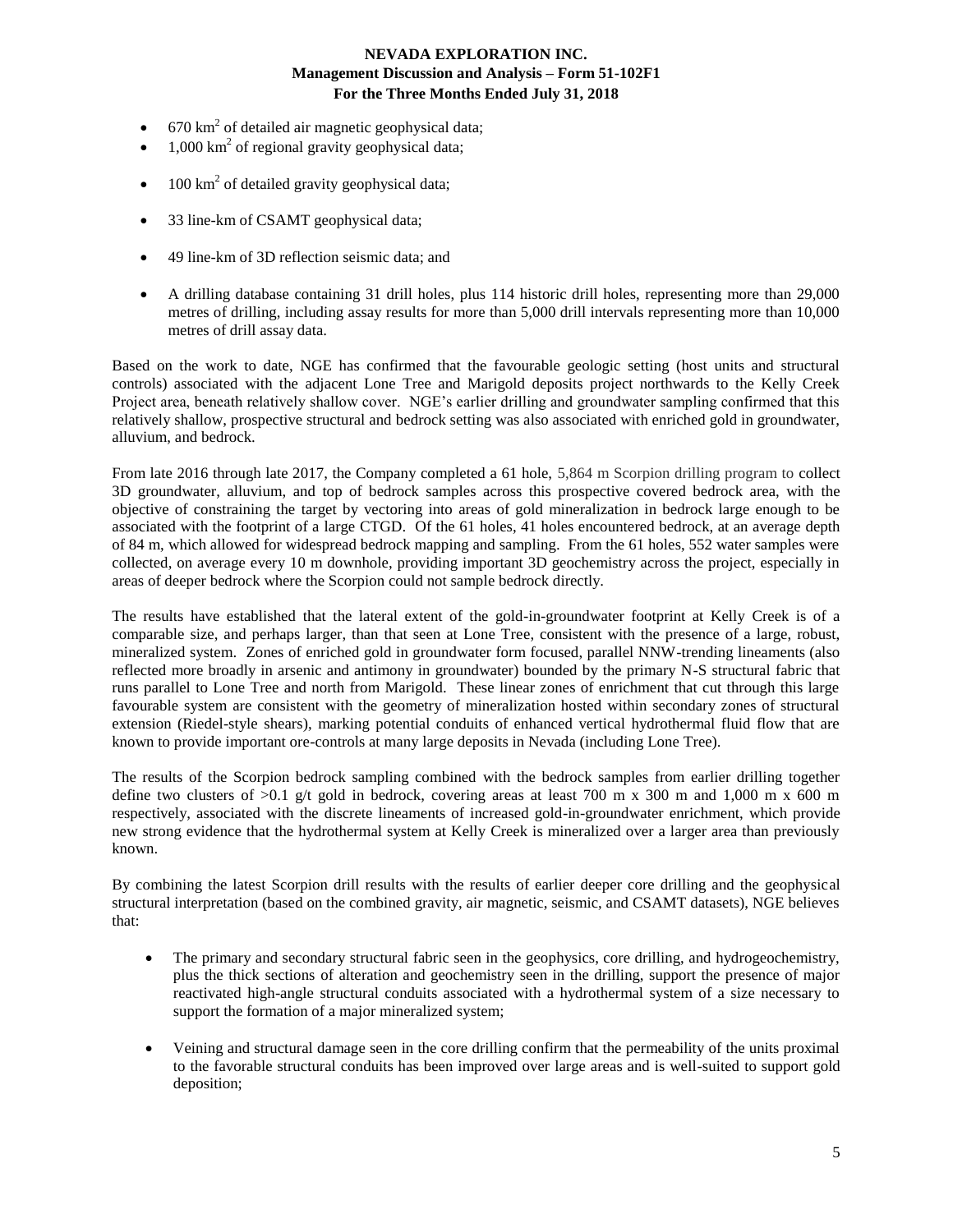- Thick and wide-spread intervals of hydrothermal alteration, oxidation, decalcification, and carbon remobilization confirm a large hydrothermal system was active at Kelly Creek, and mark the style of alteration and mineralization associated with Carlin-type gold deposits, which together are indicative of a favorable mineralizing environment;
- The geochemical footprint seen across the project, which includes large areas of gold mineralization in bedrock, is consistent in terms of the size and geochemical package with the footprints associated with many of Nevada's large mineral systems, which confirms: (i) that the system's hydrothermal fluids were pregnant; (ii) that the pregnant fluids were present across large areas of the system; and (iii) that the pregnant fluids could potentially source economic gold mineralization where provided with favourable depositional conditions, namely suitably-permeable iron-rich host rocks; and
- Thick sections of bedrock units known to support mineralization nearby at Lone Tree and Marigold were encountered by all of the widespread and deeper core drill holes, which confirm that favourable, iron-rich, and suitably permeable host rocks are present across the entire project area and at depth.

NGE believes that these results confirm that the critical components needed to host a large CTGD deposit are present at the Kelly Creek Project, and that the combined dataset suggest the gold-bearing hydrothermal system at Kelly Creek is likely the extension of the system responsible for the adjacent Lone Tree (produced 4.6 Moz) and Marigold (produced 3.2 Moz plus 4.9 Moz indicated) deposits, with the potential to support significant additional mineralization.

The Company expects that the next phase of work at Kelly Creek will consist of deeper drilling to test for areas where gold-bearing hydrothermal fluids were able to exploit favourable structural and permeability conditions to impregnate favourable iron-rich host rocks (all of which are now known to exist) at the scale required to source a major deposit. This deeper drilling will target the discrete lineaments of enriched gold in groundwater defined by the 3D Scorpion program suggestive of possible Riedel shear structures that could provide the confluence of critical components needed to host higher-grade mineralization.

## *Awakening*

The Awakening Project is located in Humboldt County, Nevada, approximately 50km north-northwest of Winnemucca, Nevada, and directly north of the Sleeper Gold Mine. The Company has a 100% interest in 6 claims  $(0.5 \text{ km}^2)$  at Awakening.

The Awakening Project is largely covered by syn- to post-mineral volcanic units and post-mineral alluvium and as a result, has seen little historic exploration activity. Projections of favourable lithology, structure, and alteration at regional, district, and property scales suggest that important gold-silver mineralization may be located within economic depths beneath the cover at Awakening.

Work to date on the Project by NGE and a former exploration partner includes:

- 85km<sup>2</sup> of high quality gravity geophysics data;
- 173 km<sup>2</sup> of air magnetic data; and
- Approximately 3,000 metres of core and RC drilling.

NGE's management believes that the results of NGE's integrated exploration program at Awakening have delineated a focused pediment target along a structural zone extending north from Paramount Gold & Silver Corp.'s Sleeper Gold Project.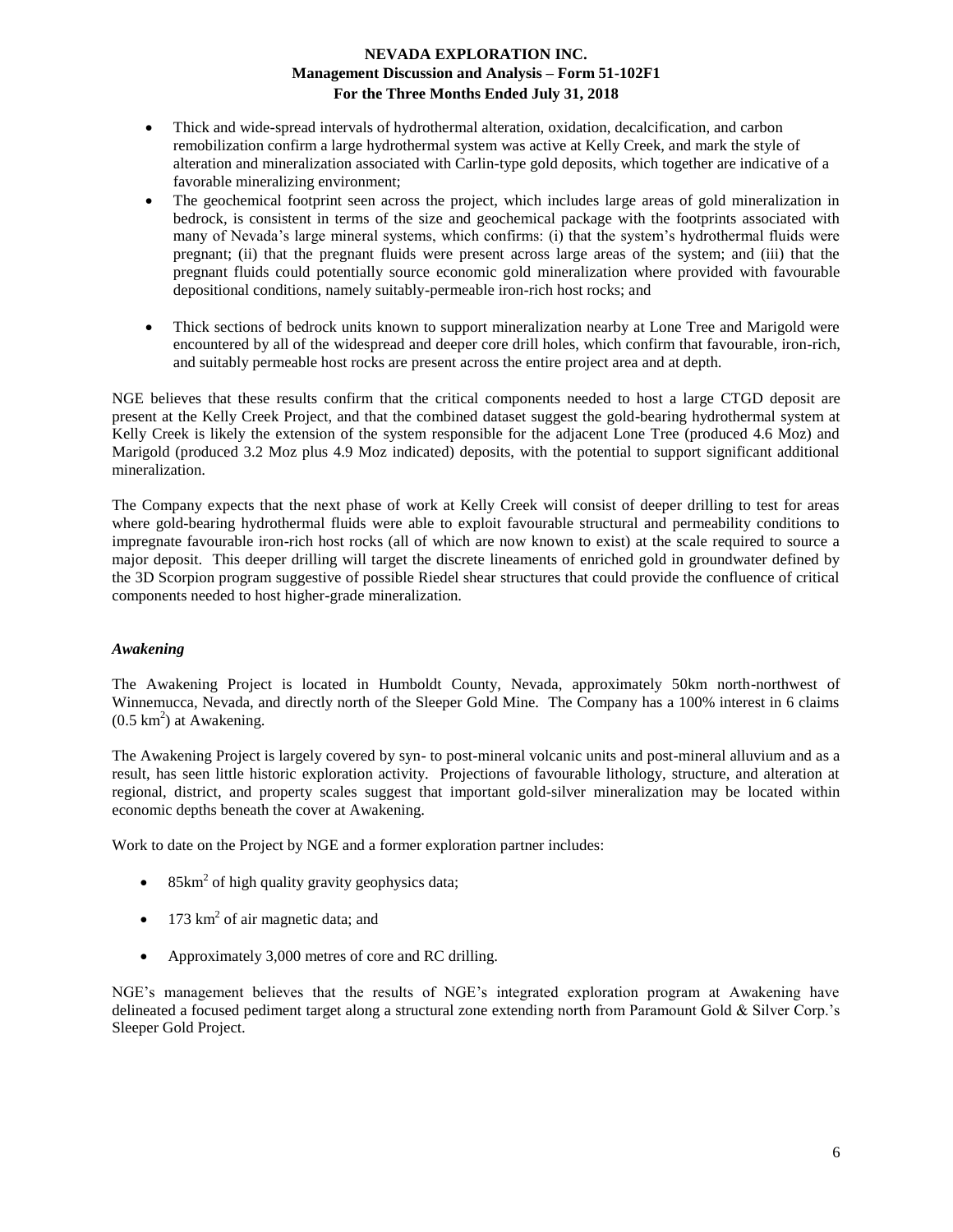#### **Summary of expenditures by property:**

| 2018               | <b>South Grass</b><br>Vallev |         |  |
|--------------------|------------------------------|---------|--|
| Geochemisty        |                              | 413     |  |
| Geology            |                              | 3,651   |  |
| Geoprobing         |                              | 7,972   |  |
| Land holding costs |                              | 101,432 |  |
| Scorpion drilling  |                              | 35,052  |  |
|                    |                              | 148,520 |  |

Resource properties expenditures for the period ended July 31, 2018 were as follows:

Resource properties expenditures for the period ended July 31, 2017 were as follows:

| 2017              |    | <b>Kelly Creek</b> |  |  |
|-------------------|----|--------------------|--|--|
| Scorpion drilling | S  | 188,234            |  |  |
|                   | \$ | 188,234            |  |  |

## **RESULTS OF OPERATIONS**

## *During the three-month period ended July 31, 2018:*

The Company's net loss during the three-month period ended July 31, 2018 (the "Current Quarter") was \$478,830 compared to \$586,929 for the three-month period ended July 31, 2017 (the "Previous Quarter"). The decrease is primarily a result of the following:

Exploration and evaluation expenditures expense during the Current Quarter was \$148,520, compared to \$188,234 during the Previous Quarter. The decrease is primarily a result of decreased field activity.

Filing fees during the Current Quarter was \$4,014 compared to \$6,892 during the Previous Quarter.

Investor relations expense during the Current Quarter was \$43,549 compared to \$35,030 during the Previous Quarter. The increase is the result of a relative increase in marketing efforts during the period.

Share-based payments during the Current Quarter was \$95,856 compared to \$131,698 during the Previous Quarter. This is the result of a lower Black-Scholes valuation on options granted in previous periods and vesting through the Current Quarter as compared to the Previous Quarter.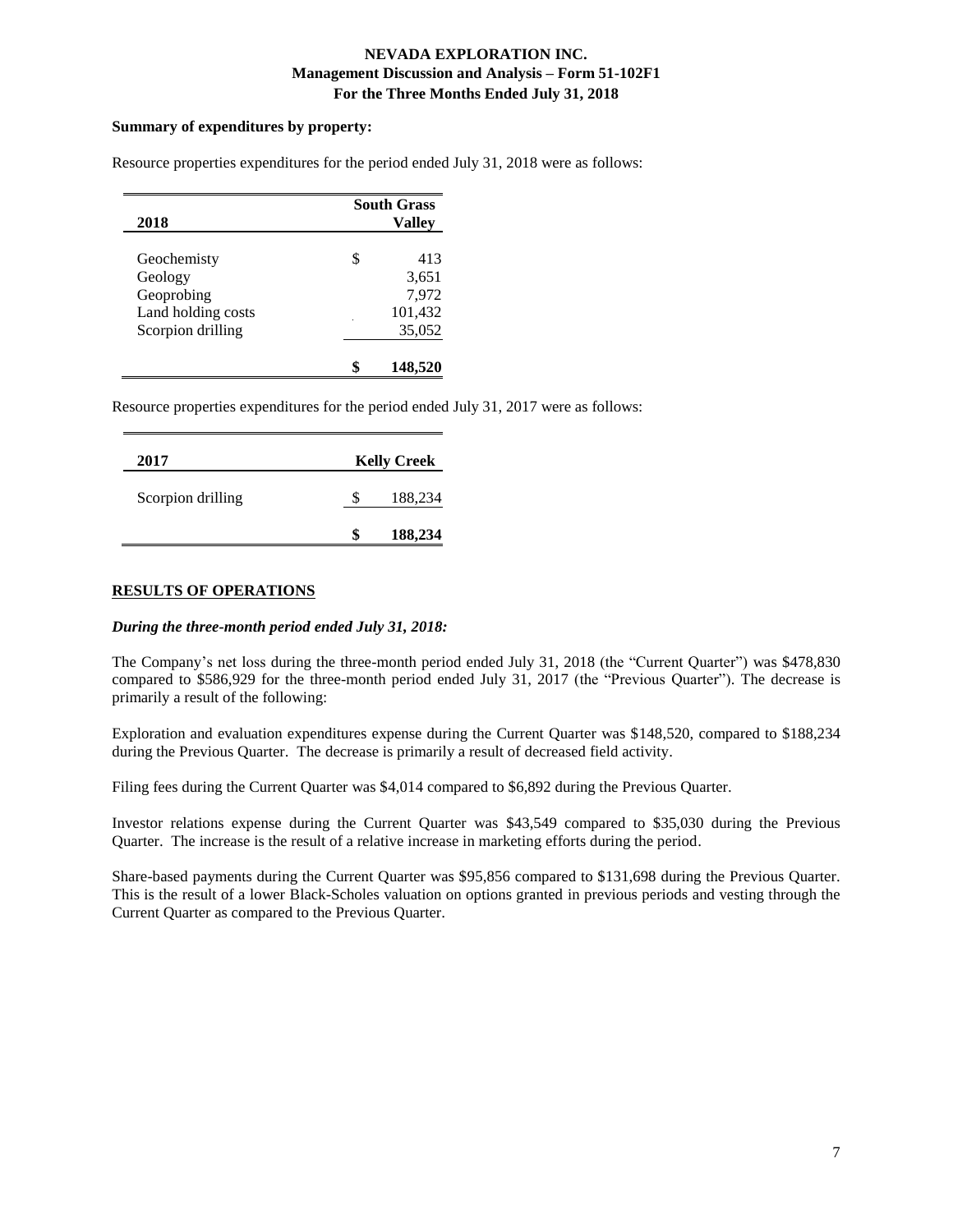*Summary of Quarterly Results*

|                                                                                   | Three Month<br>Period Ended<br>July 31,<br>2018               |               | Three Month<br>Period Ended<br>April 30,<br>2018      |    | Three Month<br>Period Ended<br>January 31,<br>2018        |   | Three Month<br>Period Ended<br>October 31,<br>2017    |
|-----------------------------------------------------------------------------------|---------------------------------------------------------------|---------------|-------------------------------------------------------|----|-----------------------------------------------------------|---|-------------------------------------------------------|
| Total assets<br>Working capital (deficit)<br>Equity<br>Net loss<br>Loss per share | \$<br>520,048<br>(166, 596)<br>274,728<br>(478,830)<br>(0.01) | <sup>\$</sup> | 715,416<br>164,677<br>629,693<br>(610, 665)<br>(0.01) | -S | 1,300,038<br>752,244<br>1,205,860<br>(746, 439)<br>(0.01) | S | 875,120<br>287,448<br>774,271<br>(922, 387)<br>(0.02) |

|                                                       | Three Month<br>Period Ended<br>July 31,<br>2017 | Three Month<br>Period Ended<br>April 30,<br>2017    |   | Three Month<br>Period Ended<br>January 31,<br>2017 |   | Three Month<br>Period Ended<br>October 31,<br>2016 |
|-------------------------------------------------------|-------------------------------------------------|-----------------------------------------------------|---|----------------------------------------------------|---|----------------------------------------------------|
| Total assets<br>Working capital<br>Equity<br>Net loss | \$<br>633,328<br>22,427<br>513,290<br>(586,929) | \$<br>1,007,601<br>362,243<br>902,269<br>(772, 925) | S | 1,560,304<br>1,030,767<br>1,478,341<br>(709, 930)  | S | 2,078,220<br>1,433,932<br>1,906,217<br>(1,161,593) |
| Loss per share                                        | (0.01)                                          | (0.01)                                              |   | (0.01)                                             |   | (0.03)                                             |

## **ASSETS & LIABILITIES**

Deposits for land reclamation also add to the Company's asset base. Those deposits as at July 31, 2018 are \$132,816 (April 30, 2018 - \$130,780). These deposits (bonds) are required by the U.S Bureau of Land Management (BLM) and US Forest Service (USFS) to ensure that reclamation and clean-up work on the Company's properties will be completed to the satisfaction of the BLM and the USFS.

## **LIQUIDITY AND CAPITAL RESOURCES**

#### *Liquidity*

The Company has financed its operations primarily through the issuance of common shares. The Company continues to seek capital through various means including the issuance of equity and/or debt.

Net cash used in operating activities for the period ended July 31, 2018 was \$179,292 compared to \$359,228 used during the period ended July 31, 2017 and consists primarily of the operating loss and changes in non-cash working capital items as detailed in the consolidated financial statements for the year ended July 31, 2018 on www.sedar.com.

Net cash provided by investing activities for the period ended July 31, 2018 was \$260 compared to net cash used in investing activities of \$23,977 during the period ended July 31, 2017. Investing activities in both periods relates to the acquisition of equipment and intangible assets.

Net cash provided by financing activities for the period ended July 31, 2018 was \$17,936 compared to \$111,813 provided during the period ended July 31, 2017. The difference is primarily attributable to proceeds from warrants exercised of \$20,000 exercised during the period ended July 31, 2018 compared to \$115,000 of warrants exercised during the period ended July 31, 2017.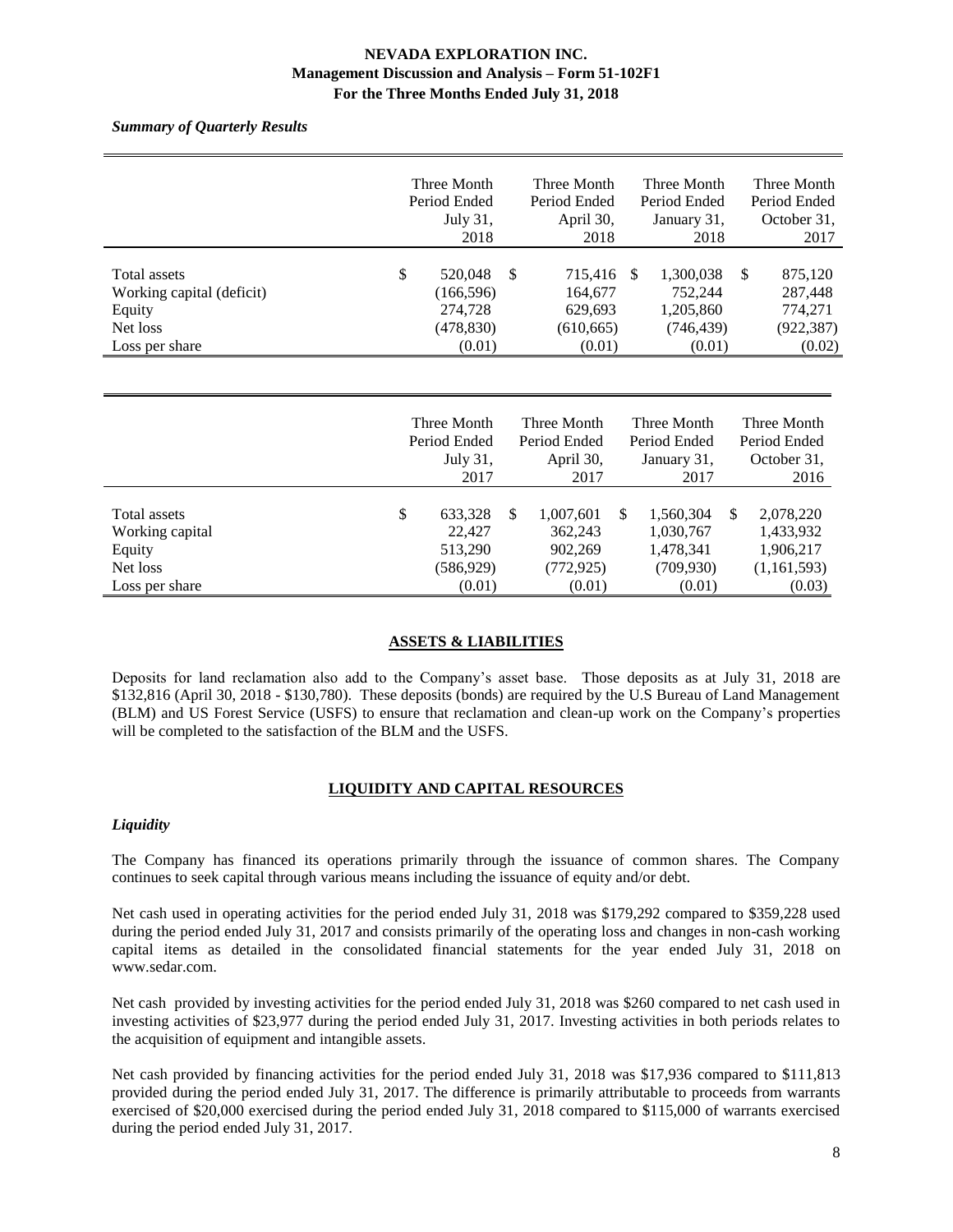## *Capital Resources*

As of July 31, 2018, the Company has a finance lease obligation for a leased vehicle of \$5,069 (US - \$3,886), with blended monthly payments of principal and interest, bearing interest at a rate of 2.90% per annum. The total of principal repayments of the finance lease obligations that are due within the next one year is \$5,069.

## *Commitment*

At July 31, 2018, the Company had a commitment for total office lease payments of \$47,157 ending June 30, 2019.

## *Off Balance Sheet Arrangements*

As at July 31, 2018, NGE had no off balance sheet arrangements such as guaranteed contracts, contingent interests in assets transferred to an entity, derivative instrument obligations or any instruments that could trigger financing, market or credit risk to NGE.

## **RELATED PARTY TRANSACTIONS**

During the period ended July 31, 2018, the Company:

- i) accrued \$9,950 in professional fees to a corporation owned by the Chief Financial Officer of the Company.
- ii) recorded share-based payments of \$5,826 related to the fair value of stock options vesting through the period to an officer and directors.

During the period ended July 31, 2017, the Company:

- i) accrued \$11,000 in professional fees to a corporation owned by the Chief Financial Officer of the Company.
- ii) recorded share-based payments of \$23,133 related to the fair value of stock options vesting through the period.

The amounts included in accounts payable and accrued liabilities which are due to related parties are as follows:

|                                                           | <b>July 31.</b><br>2018 | April 30,<br>2018 |
|-----------------------------------------------------------|-------------------------|-------------------|
| Due to a corporation owned by the Chief Financial Officer | 40.795                  | 29,850            |

# **KEY MANAGEMENT COMPENSATION**

Remuneration of key management of the Company is as follows:

|                                  | Three Months<br>Ended<br>July 31, 2018 | Three Months<br>Ended<br>July 31, 2017 |                  |  |
|----------------------------------|----------------------------------------|----------------------------------------|------------------|--|
| Salaries<br>Share-based payments | \$<br>69,832<br>12,458                 | - \$                                   | 70,441<br>45,158 |  |
|                                  | \$<br>82,290                           | \$                                     | 115,599          |  |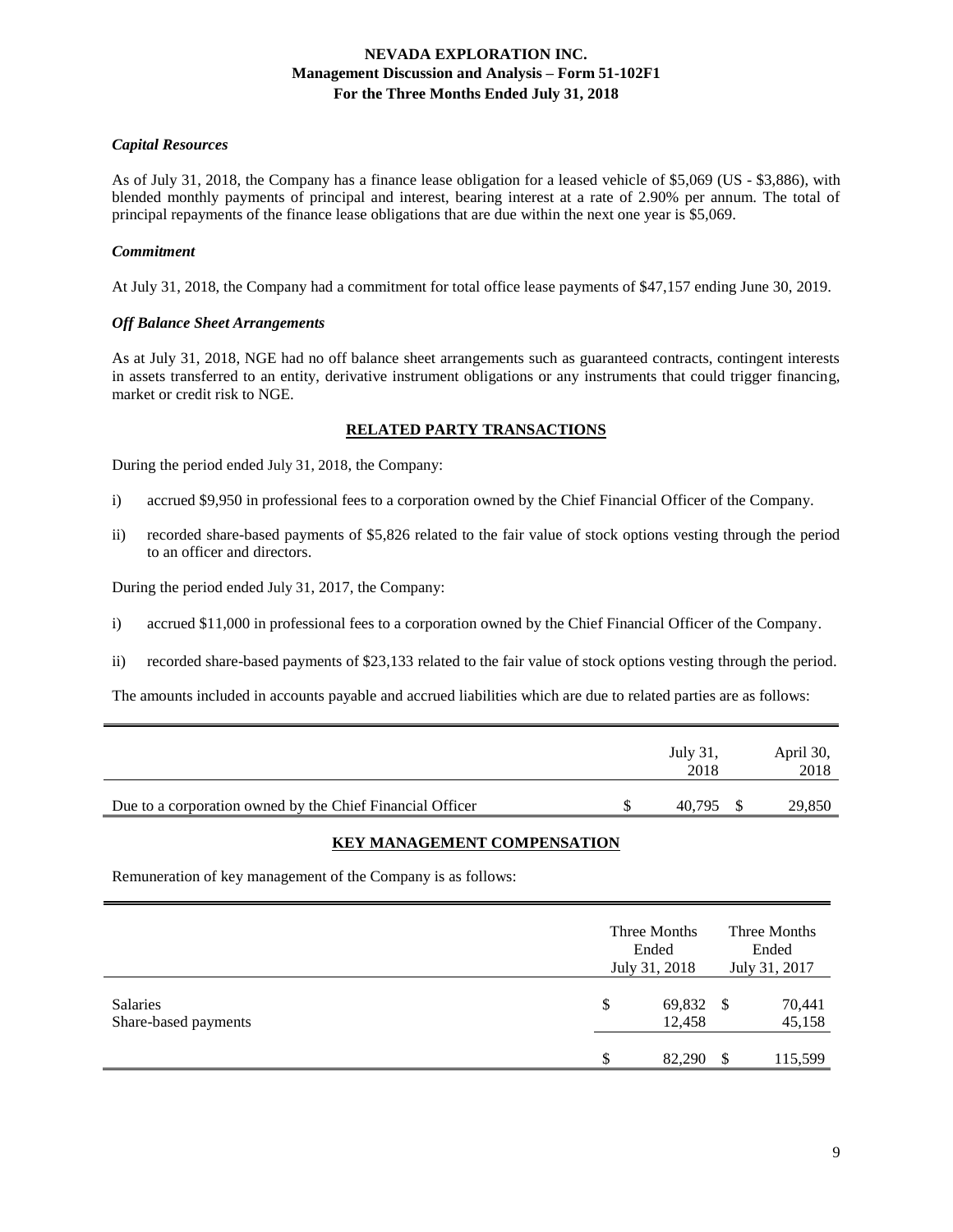#### **DISCLOSURE OF OUTSTANDING SHARE DATA**

As at October 1, 2018, the Company has 76,554,168 common shares issued and outstanding and has the following stock options and warrants outstanding:

|                      | Number<br>of Options                                                                         | Exercise<br>Price                                             | <b>Expiry Date</b>                                                                                                                  |  |
|----------------------|----------------------------------------------------------------------------------------------|---------------------------------------------------------------|-------------------------------------------------------------------------------------------------------------------------------------|--|
| <b>Stock options</b> | 280,000<br>1,625,000<br>125,000<br>1,720,000<br>350,000<br>300,000<br>2,555,000<br>6,955,000 | \$.<br>1.00<br>0.185<br>0.315<br>0.47<br>0.40<br>0.15<br>0.26 | March 2, 2019<br>October 19, 2020<br>December 31, 2020<br>August 2, 2026<br>November 27, 2027<br>July 4, 2028<br>September 24, 2028 |  |
| Warrants             | 2,921,250<br>1,993,233<br>5,265,450<br>2,959,600<br>13,139,533                               | \$<br>0.60<br>0.60<br>0.30<br>0.30                            | November 27, 2018<br>February 17, 2019<br>February 28, 2021<br>March 6, 2021                                                        |  |

**Fully diluted:** 96,648,701

## **FINANCIAL INSTRUMENTS AND FINANCIAL RISK FACTORS**

#### *Risk Management Policies*

The Company is exposed to risk due to the nature of its financial instruments. Risk management is the responsibility of management and the Company did not use derivative instruments.

#### **Fair value**

Financial instruments measured at fair value are classified into one of three levels in the fair value hierarchy according to the relative reliability of the inputs used to estimate the fair values. The three levels of the fair value hierarchy are:

Level 1 – Unadjusted quoted prices in active markets for identical assets or liabilities;

Level 2 – Inputs other than quoted prices that are observable for the asset or liability either directly or indirectly; and Level 3 – Inputs that are not based on observable market data.

Short term investments are measured at level 1 of the fair value hierarchy. The fair value of short term investments is measured at the market price of the common shares held at the measurement date. The carrying value of cash and cash equivalents, other receivable, deposits and bonds, finance lease obligations, accounts payable and accrued liabilities approximate their fair value because of the short-term nature of these instruments.

#### **Financial risk factors**

The Company's risk exposures and the impact on the Company's financial instruments are summarized below:

#### *Credit risk*

Credit risk is the risk of loss associated with a counterparty's inability to fulfill its payment obligations. The Company's credit risk is primarily attributable to cash and cash equivalents and deposits and bonds. Management believes that the credit risk concentration with respect to cash and cash equivalents, deposits and bonds is remote as it maintains accounts with highly-rated financial institutions.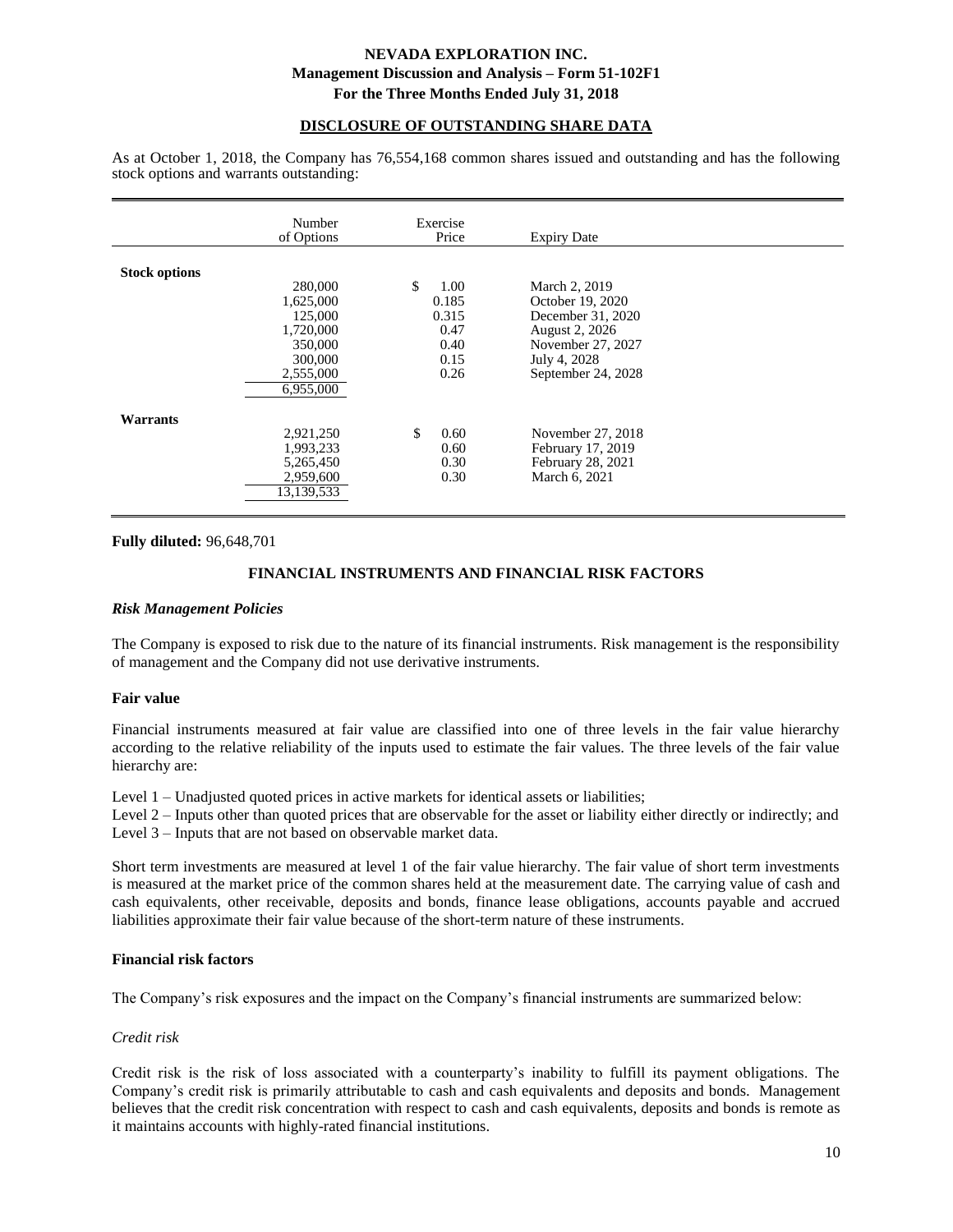#### *Liquidity risk*

Liquidity risk is the risk that the Company will not be able to meet its financial obligations as they fall due. The Company manages liquidity risk through the management of its capital structure and financial leverage. It also manages liquidity risk by continuously monitoring actual and projected cash flows. The Board of Directors reviews and approves the Company's operating and capital budgets, as well as any material transactions out of the normal course of business.

As at July 31, 2018, the Company had a cash balance of \$36,400 (April 30, 2018 - \$197,094) to settle current liabilities of \$245,320 (April 30, 2018 - \$85,723). The Company believes that there is minimal liquidity risk as at July 31, 2018.

#### *Market risk*

Market risk is the risk of loss that may arise from changes in market factors such as interest rates, foreign exchange rates and equity prices.

(a) Interest rate risk

The Company is exposed to interest rate risk to the extent that the cash and cash equivalents maintained at the financial institutions is subject to floating rate of interest. The interest rate risks on cash and cash equivalents, deposits and bonds and on the Company's finance lease obligations are not considered significant.

(b) Foreign currency risk

The Company is exposed to financial risk arising from fluctuations in foreign exchange rates and the degree of volatility of these rates. A significant portion of the Company's expenses is denominated in US dollars. Consequently, certain assets, liabilities and operating expenses are exposed to currency fluctuations. The Company does not use derivative instruments to reduce its exposure to foreign currency risk. Net assets denominated in foreign currency and the Canadian dollar equivalents as at July 31, 2018 are as follows:

|                                                             |    | <b>USD</b>                             | CDN                           |
|-------------------------------------------------------------|----|----------------------------------------|-------------------------------|
| Current assets<br>Non-current assets<br>Current liabilities | S  | 38,172<br>- \$<br>329,514<br>(79, 912) | 83,603<br>453,516<br>(33,769) |
|                                                             | \$ | 287,774<br>\$.                         | 503,350                       |

Based on the above net exposures as at July 31, 2018, and assuming all other variables remain constant, a 10% change in the value of the US dollar against the Canadian dollar would result in an increase/decrease of \$28,777 in comprehensive loss.

## **CAPITAL MANAGEMENT**

In order to maintain its capital structure, the Company, is dependent on equity funding and when necessary, raises capital through the issuance of equity instruments, primarily comprised of common shares and incentive stock options. In the management of capital, the Company includes the components of equity as well as cash and cash equivalents.

The Company prepares annual estimates of exploration expenditures and monitors actual expenditures compared to the estimates to ensure that there is sufficient capital on hand to meet ongoing obligations. The Company's investment policy is to invest any excess cash in highly liquid short-term deposits with terms of one year or less and which can be liquidated after thirty days without interest penalty. The Company currently has insufficient capital to fund its exploration programs and is reliant on completing equity financings to fund further exploration. The Company is not subject to any externally imposed capital requirements.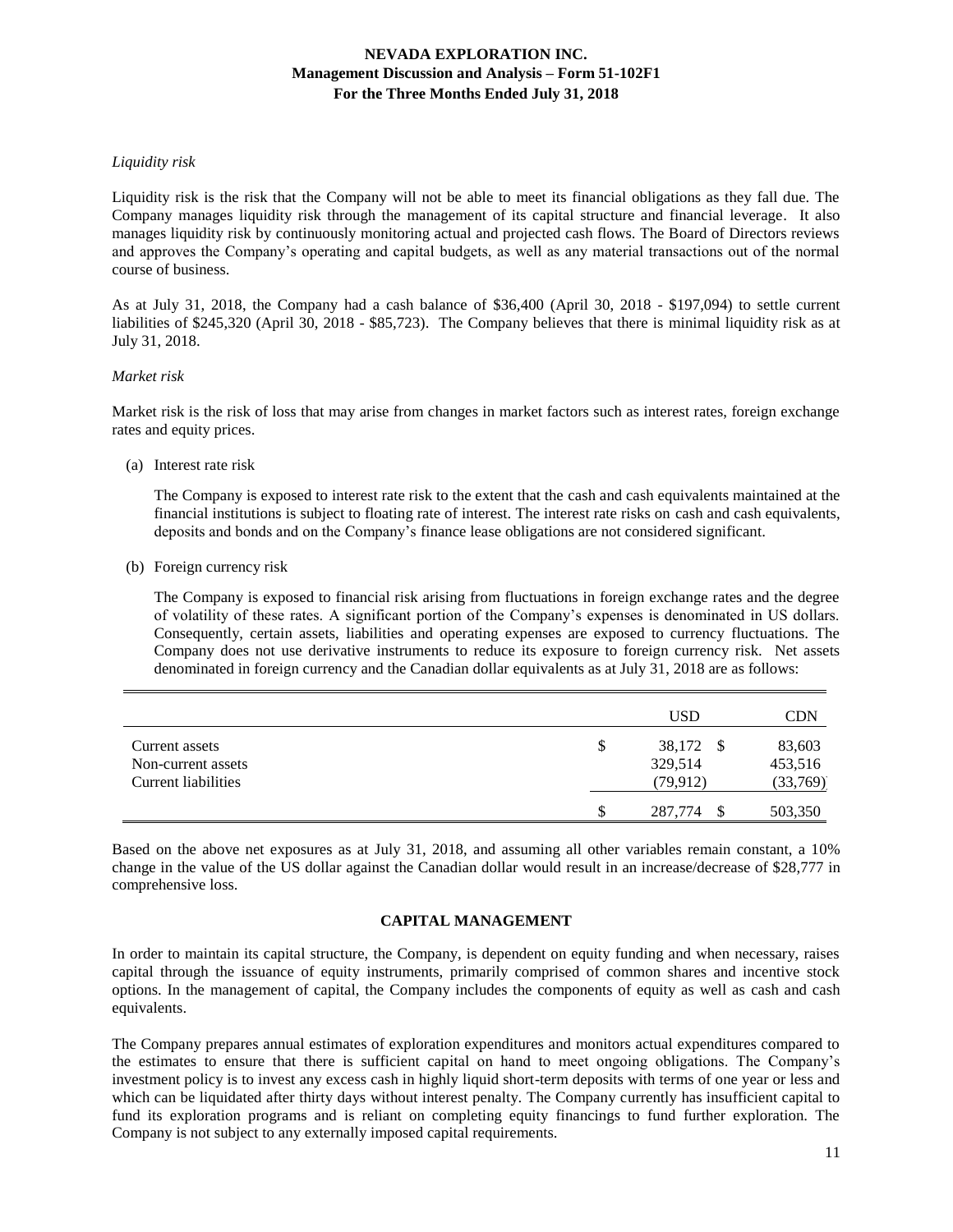There were no changes in the Company's approach to capital management during the period ended July 31, 2018. **RISKS AND UNCERTAINTIES**

In conducting its business of mineral exploration, NGE is subject to a wide variety of known and unknown risks, uncertainties and other factors which may affect the results, performance or achievement of the Company. Such risks and factors include, among others: risks related to the actual results of current and future exploration activities; future prices for gold, silver, and other commodities; environmental risks and hazards; the Company's lack of substantial revenue; the Company's ongoing need to raise money through equity financings; increases to operating, labour, and supply costs; and changes to government regulation, taxes, and fees. Although the Company attempts to identify and plan for these important factors that could affect results materially, the Company cautions the reader that the above list of risk factors is not exhaustive, and that there may be other factors that cause results to differ from anticipated, estimated, or intended results. Ultimately, there can be no guarantee that the Company will be successful in making an economic mineral discovery.

## **LIST OF DIRECTORS AND OFFICERS**

Wade A. Hodges, CEO and Director Dennis Higgs, Chairman and Director James Buskard, President Kenneth Tullar, COO Cyrus Driver, CFO Dr John E. Larson, Director Benjamin Leboe, Director

## **ACCOUNTING POLICIES**

Please refer to the condensed consolidated interim financial statements for the period ended July 31, 2018 and 2017 on [www.sedar.com](http://www.sedar.com/) for all accounting policies, including newly adopted policies and future accounting policy pronouncements.

## **DISCLOSURE CONTROLS AND PROCEDURES AND INTERNAL CONTROLS**

In connection with National Instrument 52-109 (Certificate of Disclosure in Issuer's Annual and Interim Filings) ("NI 52- 109"), the Chief Executive Officer and Chief Financial Officer of the Company have filed a Venture Issuer Basic Certificate with respect to the financial information contained in the condensed consolidated interim financial statements and this accompanying interim MD&A (together the "Interim Filings"). In contrast to the full certificate under NI 52-109, the Venture Issuer Basic Certificate does not include representations relating to the establishment and maintenance of disclosure controls and procedures and internal control over financial reporting, as defined in NI 52-109. For further information the reader should refer to the Venture Issuer Basic Certificates filed by the Company with the Annual Filings on SEDAR at [www.sedar.com.](http://www.sedar.com/)

#### **NOTE REGARDING FORWARD-LOOKING STATEMENTS**

Statements herein that are not historical facts are forward-looking statements that are subject to risks and uncertainties. Words such as "expects", "intends", "may", "could", "should", "anticipates", "likely", "believes" and words of similar import also identify forward-looking statements.

Forward-looking statements are based on current facts and analyses and other information that are based on forecasts of future results, estimates of amounts not yet determined and assumptions of management, including, but not limited to, assumptions regarding the Company's ability to raise additional debt and/or equity financing to fund operations and working capital requirements and assumptions regarding the Company's mineral properties.

Actual results may differ materially from those currently anticipated due to a number of factors including, but not limited to, general economic conditions, the geology of mineral properties, exploration results, commodity market conditions, the Company's ability to generate sufficient cash flows from operations and financing to support general operating activities and capital expansion plans, and laws and regulations and changes thereto that may affect operations, and other factors beyond the reasonable control of the Company.